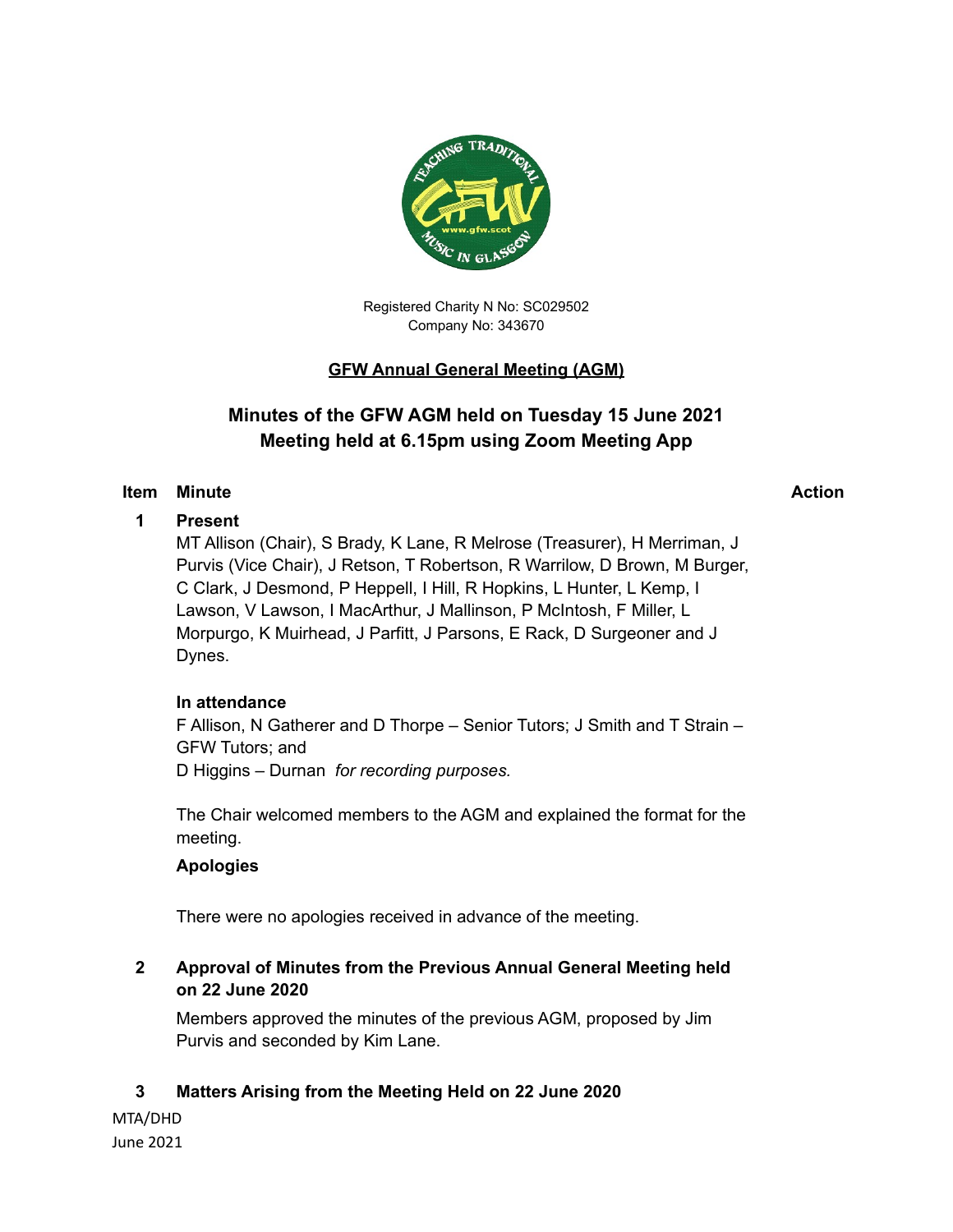There were no matters arising that were not covered by the AGM agenda.

## **4 GFW Annual Report 2020-21**

The Chair provided members with an overview of the GFW Annual Report 2020-21, highlighting the salient points:

- Closure of physical classes due to Covid-19 and set-up of a full online suite of classes for GFW members;
- Delivery of workshops as part of 'online' Celtic Connections Festival, which attracted over 800 attendees worldwide;
- A noticeable increase in membership in Term 3 outwith the Glasgow area, following Celtic Connections workshops;
- The relaunch of junior classes in February 2021, subsidised by GFW with the additional revenue generated from Celtic Connections;
- Drew members attention to the membership numbers for the year;
- The continuation of sessions prior to classes by the senior tutors and events such as the Alasdair Fraser; Natalie Hass concert, and a GFW workshop with Natalie Hass, made possible with the hard work of GFW tutor Patricia Strain;
- A donation of £150 given to the Lodging House Mission, a homeless charity based in the East End of Glasgow; and
- Creation of a Board Sub-group to liaise with web developers to upgrade the GFW website, using comments gleaned from a membership survey.

Following a summary of her report, the Chair gave a vote of thanks to the GFW Administrator, Board Members, Senior Tutors, Tutors and the GFW membership. The Chair informed members that GFW had a fantastic year in which, GFW not only survived through the pandemic but also thrived.

The Chair advised that discussion would take place with the Board as to arrangements for the new session over the summer period, however, it was likely that the first term would take place online. MT Allison confirmed that face to face classes would resume as soon as it was safe to do so on a gradual basis.

Lastly, the Chair shared some member feedback that GFW had helped through lockdown and the anxiety associated with it and how GFW had allowed them the chance to enjoy and learn music, improve skills, chat with new members and the positive impact on members mental wellbeing. The Chair was heartened to hear this and welcomed the feedback received.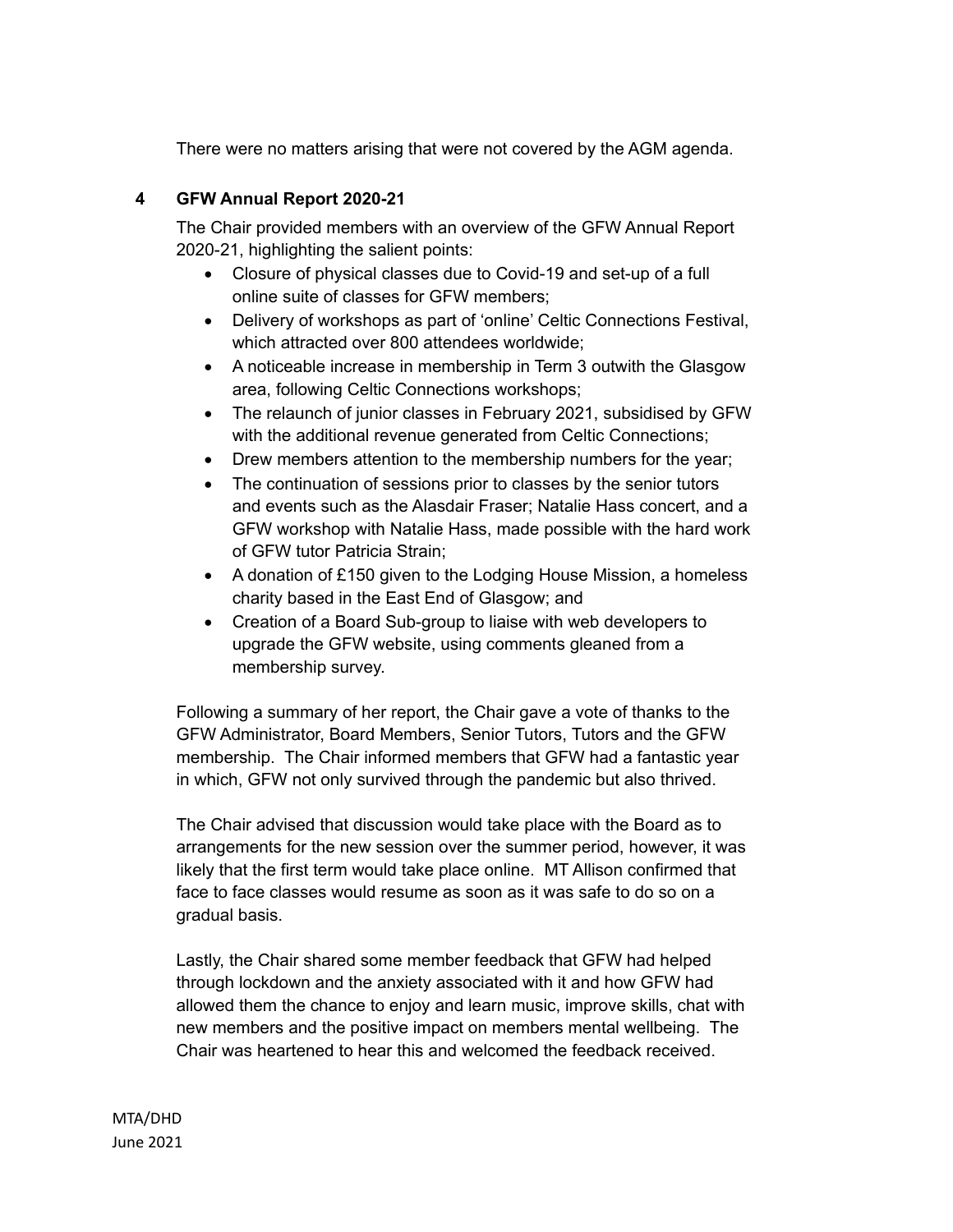### **5 GFW Treasurers Report 2020-21**

R Melrose provided an overview of the GFW finances drawing members attention to the graph on page two of the report. He highlighted that over the last six years the bank balance had followed the same pattern, income from subscriptions and expenses paid out such as tutor invoices. He informed members that the considerable increase this year was partly due to the additional revenue generated from hosting online workshops for Celtic Connections and secondly the additional membership numbers (higher class numbers) with reduced tutor costs.

R Melrose continued to report the income and expenditure detailed within the report, informing members that subscriptions now being paid online had resulted in some savings in administration costs; income generated from Celtic Connections and additional members/class numbers with a decrease in tutor fees all resulting in a favourable balance. He also reported that GFW had saved on rental costs for the College.

To conclude his report, R Melrose confirmed that overall income was £97k, expenses for the year totalled £73k and the GFW bank balance now £77k, a £22k increase on the previous year.

The Chair thanked the Treasurer for his report and welcomed questions or comments from members.

Discussion followed in response to a question from P Strain and the use of a blended model for session 2021-22. R Melrose advised that the Board are keen to host a blended model when able to do so, accommodating members from outside Glasgow and overseas and indeed members within Glasgow who would find online classes more convenient. The Chair added that discussion amongst the Board had taken place, regarding blended learning and had planned to hold a workshop with senior tutors to discuss logistics.

## **6 Election of Trustees to the GFW Board**

All current members of the GFW Board were re-elected as a whole. The Chair invited members who wished to join the Board to get in touch with herself by emailing [gfwoffice@gfw.scot.](mailto:gfwoffice@gfw.scot) The Chair highlighted that it would be beneficial if a parent of a junior member considered being part of the GFW Board.

## **7 Question and Answer Session**

MTA/DHD June 2021